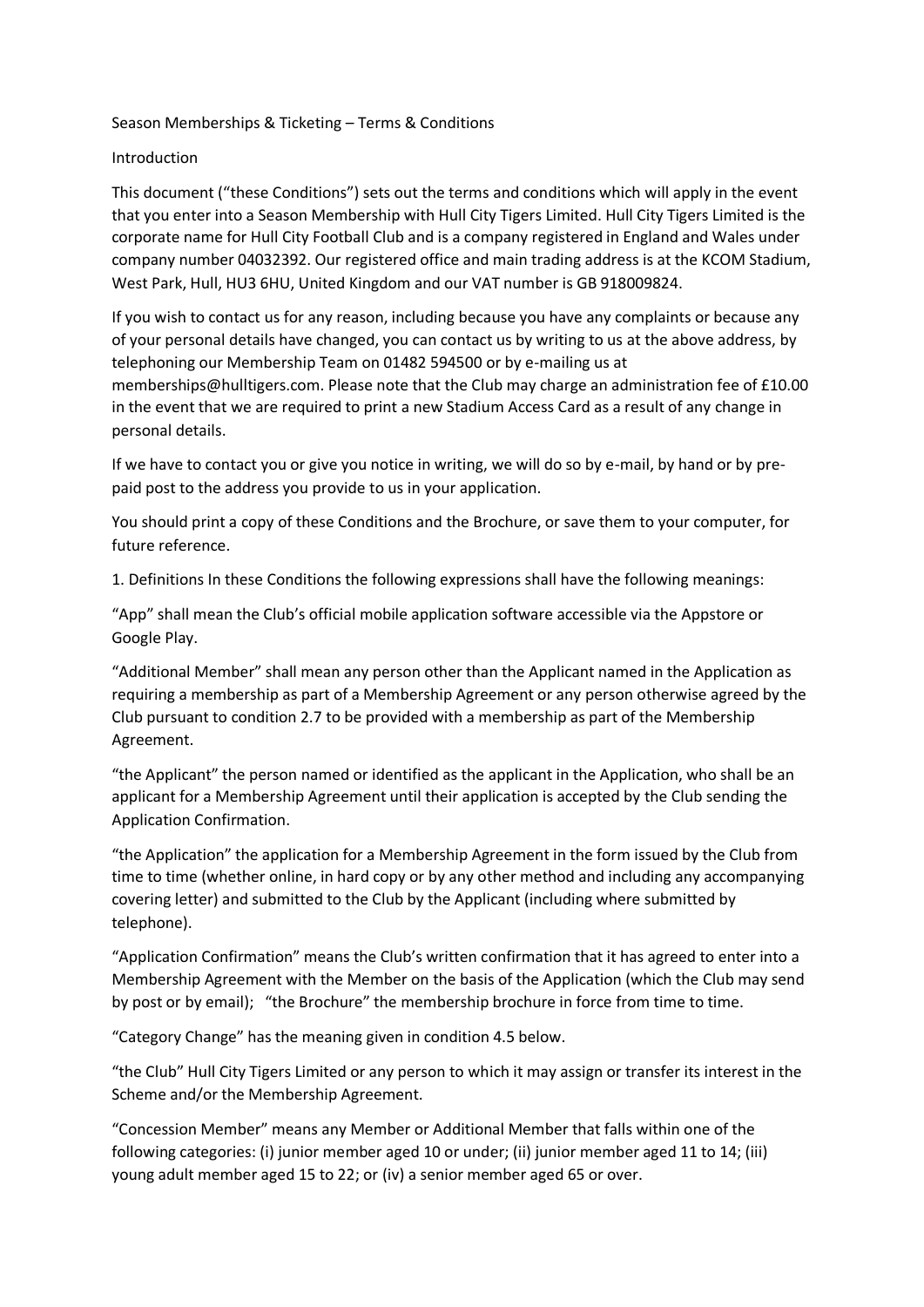"Concession Rate" means the corresponding Monthly Fee that applies to the relevant Concession Member as set out in the Brochure.

"Early Termination Fee" means the fee payable by the Member to the Club if the Membership Agreement is terminated, or if any Additional Member is removed from the Membership Agreement, during any applicable Minimum Period as determined in accordance with condition 4.7.

"Guest" any person who a Member purchases a guest ticket for as part of the Rights (where applicable). "the Insured Risks" those risks against which the Club insures from time to time.

"Joining Fee" means, where applicable according to the Brochure, the initial joining fee (inclusive of VAT) payable in respect of each Membership included in the Application.

"the Matches" the Hull City matches which a Member or Additional Member is entitled to attend at the Stadium. For all Members and Additional Members this excludes any cup or friendly matches at the Stadium unless the relevant Member/Additional Member separately purchases a ticket to attend the relevant cup or friendly match (each such ticket to be individually loaded onto the relevant Member's/Additional Member's Stadium Access Card). "Member" an Applicant whose Application has been accepted by the Club.

"the Membership Agreement" the contract between the Club and the Member, incorporating the Application, the Brochure and these Conditions (as amended from time to time in accordance with their terms) concluded by the Club writing to the Member to confirm that the Club has accepted their Application.

"Membership Commencement Date" the date identified as the Membership Commencement Date in the Application Confirmation.

"Membership Data Protection Statement" the Club's privacy notice for Applicants, Members and Additional Members in force from time to time, a copy of which can be accessed online using the following URL: https://www.hullcitytigers.com/privacy-policy/membership-data-protectionstatement.

"Membership" means any membership provided under the Membership Agreement.

"Membership Termination Date" the date on which the Membership Agreement terminates in accordance with these Conditions.

"Monthly Fee" the monthly fee (inclusive of VAT) payable each month in respect of each Membership included in the Membership Agreement, such fee to be calculated on the basis set out

in the Brochure and these Conditions and stated in the Application Confirmation or be as otherwise agreed by you from time to time during the period of your Membership Agreement.

"Minimum Period" means (except where otherwise stated in the Brochure) the period beginning on the Membership Commencement Date and ending on the last day of the twelfth full calendar month following the Membership Commencement Date or, for any Additional Member added to a Membership Agreement during the Term, the period beginning on the date on which such Additional Member is added to the Membership Agreement and ending on the last day of the twelfth full calendar month following that date.

"the Rights" the rights granted to the Member specified in condition 3. "the Scheme" the membership scheme by which the Club grants Members the Rights.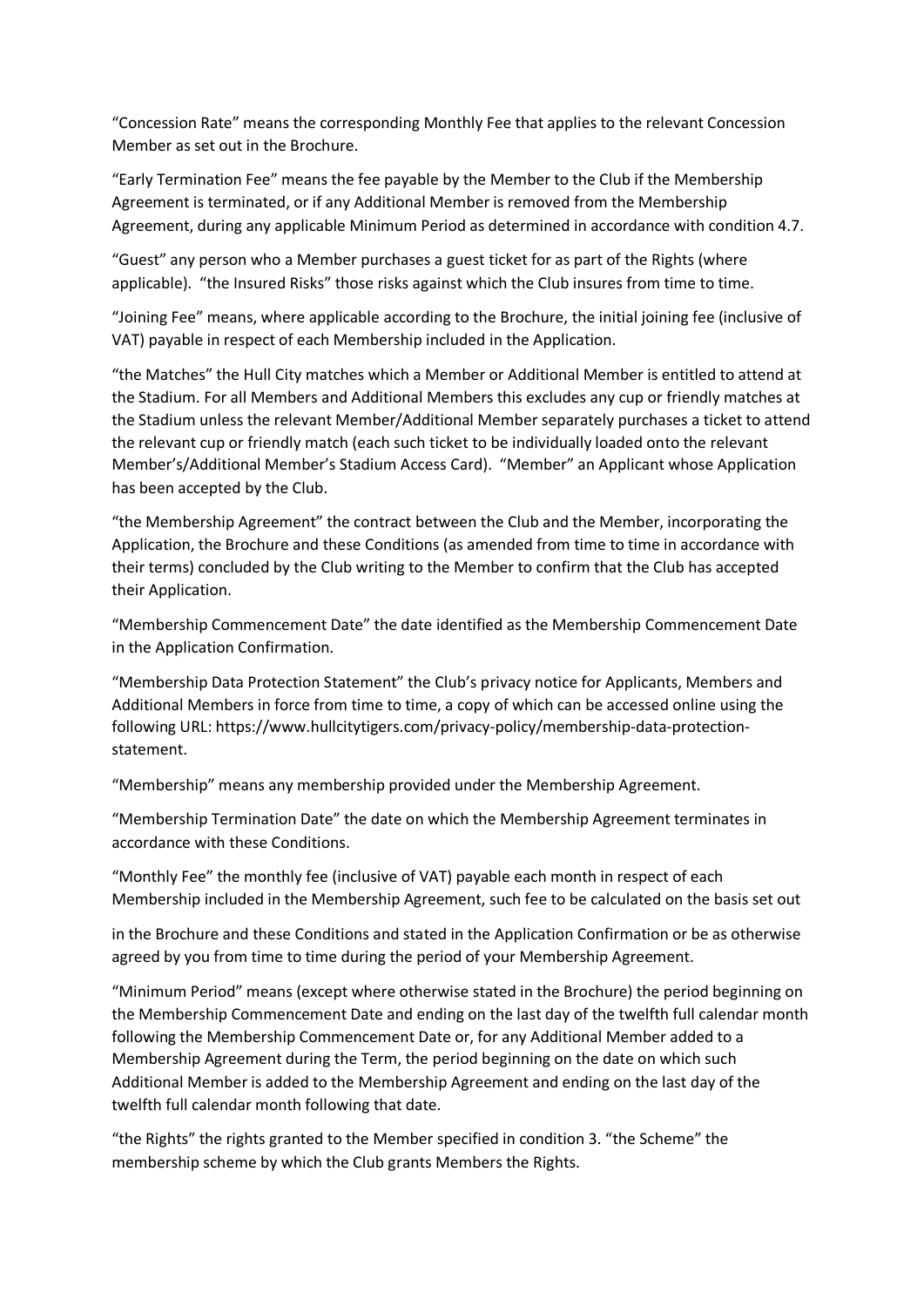"the Seat(s)" means, if applicable, the seat or seats in the Stadium allocated to the Member and any Additional Members for any Match on their Stadium Access Card. Members will, subject to conditions 7.2, 9.1(3) and 10.9 below and the Ticket Rules, be allocated the same seat for all Matches.

"SMC" Superstadium Management Company Limited (Company Number 4179402) whose registered office address is at the KCOM Stadium, West Park, Hull, HU3 6HU.

"the Stadium" The KCOM Stadium at The Circle, Walton Street, Anlaby Road, Hull, HU3 6HU.

"Stadium Access Card" means a physical card or (where provided by the Club) an electronic access card made available via the App, in each case which allows the Member or Additional Member entry into the Stadium for all Matches included in the Rights or separately purchased by the Member or Additional Member.

"Term" the period commencing on the Membership Commencement Date and ending on the Membership Termination Date.

"the Ticket Rules" the rules contained in section 13 of these Conditions, which rules may from time to time be varied, added to or reduced in the sole discretion of the Club. "VAT" value added tax at the rate in force from time to time.

The expression "person" shall mean any person, firm, company, corporation or other legal entity or public authority.

The singular includes the plural and vice versa and reference to one gender includes reference to the other gender.

Unless otherwise stated, any reference to an "away match" or "away venue" refers to any first team fixture involving the Club (in any competition) which is held at a venue other than the Stadium, including any neutral venue (such as Wembley Stadium). The Club's opposition in any away match shall be the "hosting club". 2. Basis of the Membership Agreement

2.1 The Membership Agreement is deemed duly executed at such time as the Club issues an Application Confirmation to the Member.

2.2 The Membership Agreement will commence on the Membership Commencement Date and end on the Membership Termination Date.

2.3 Upon commencement of the Membership Agreement, each Member will become bound by legal obligations as to the use of any Seat(s), the conduct of the Member and any Additional Members, to pay any applicable Joining Fee(s) on the Membership Commencement Date and to pay the Monthly Fee thereon for each month of the Term. If a person has any doubt about the meaning and effect of the Application or these Conditions that person should consult a solicitor or other legal adviser.

2.4 The Club will process personal information relating to each Applicant, Member and Additional Member as set out in the Membership Data Protection Statement. Each Member agrees to ensure that the Club is only provided with personal data about any Additional Member or Guest where that Additional Member or Guest has given permission for their personal data to be provided to the Club or the Member is otherwise permitted to do so.

2.5 The Club licenses the Member and any Additional Members to use and occupy the Seat(s) designated in the Membership Agreement for the Term on the terms, and with the benefit of the rights, set out in the Membership Agreement.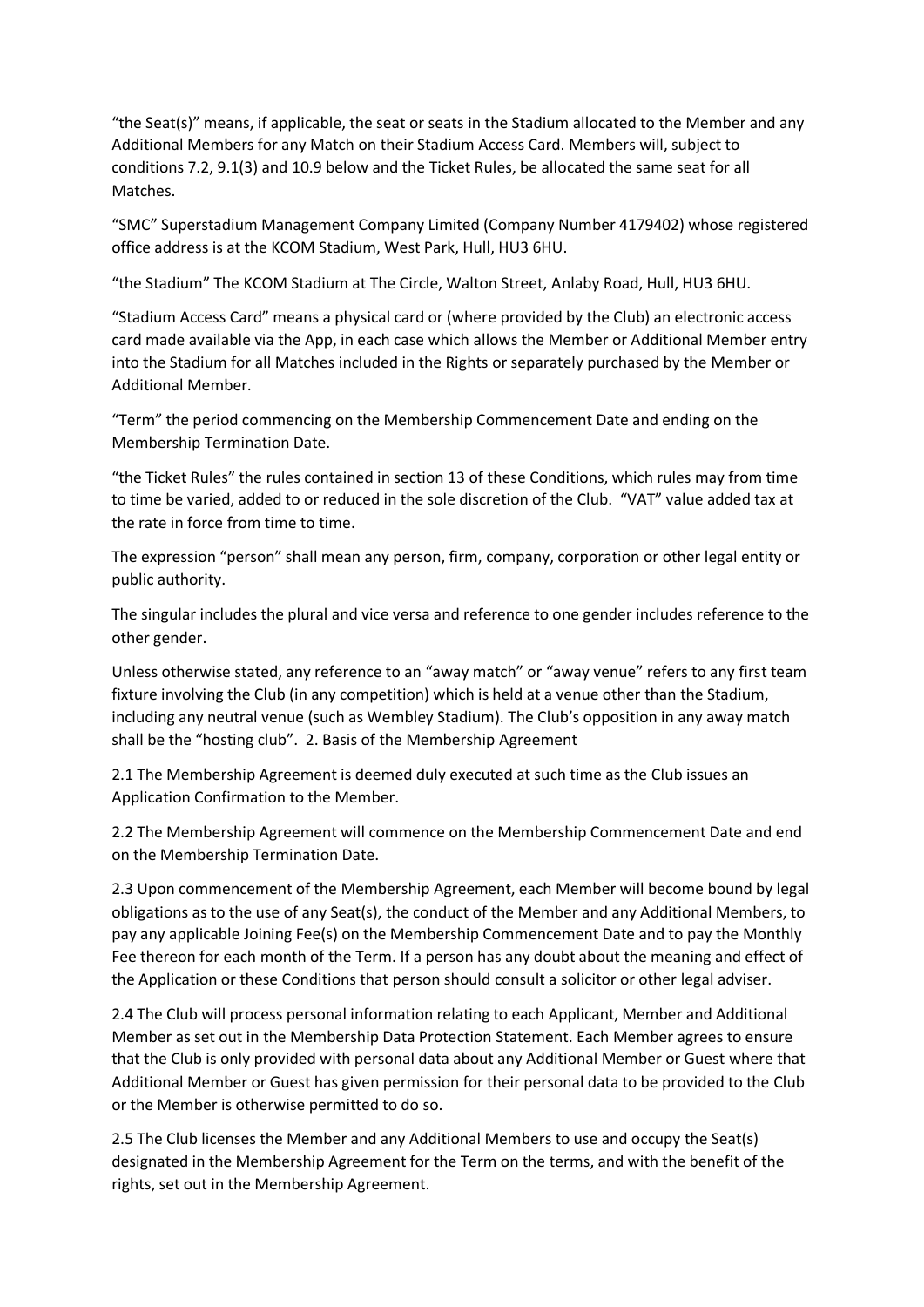2.6 Subject to condition 10.3 below, physical Stadium Access Cards, in addition to any paper tickets purchased under the Membership Agreement (such as away match tickets and Guest tickets), will (unless otherwise expressly notified to the Club by the Member) be delivered by pre-paid post to the postal address supplied by the Member in the Application. The Member is responsible for ensuring that this is a secure delivery address.

2.7 If any Member wishes to add a member to their Membership Agreement following the Membership Commencement Date, the Member should notify the Club in writing of the member they want adding and provide any related information reasonably requested by the Club. In the event that the Club agrees to such additional member being included in the Membership Agreement:

(1) the Club will add the member to the Membership Agreement and they will become an Additional Member;

(2) the Monthly Fee will be increased accordingly (and where an Additional Member is added partway through a month, you will be required to pay an initial sum up front in accordance with the principles in condition 4.3); (3) the terms of the Membership Agreement will apply in respect of that Additional Member; and

(4) subject to condition 4.6 the Member may only remove the Additional Member at the end of the corresponding Minimum Period applicable to the Additional Member. 3. Rights

3.1 The Club grants to the Member for the Term, subject to the Member complying and procuring that all Additional Members comply with the terms of the Membership Agreement and any other terms and conditions of the nature described in condition 3.2 below:

(1) the right for the Member and any Additional Members, subject to condition 3.2 below, to receive the benefits listed in the Brochure (and any other benefits notified to the Member by the Club); and

(2) the right for the Member and any Additional Members to attend the Stadium and to occupy the Seat(s) (to the exclusion of all others except the Club, SMC and any other person acting in the administration of the Stadium and except where otherwise stated in these Conditions) free of further admission charge during the relevant Match for the purpose of viewing the relevant Match.

3.2 Please note that additional terms and conditions apply to certain benefits listed in the Brochure and that the exact nature of the Rights available to any particular Member/Additional Member (other than in respect of match tickets paid for) may vary depending on factors such as attendance and loyalty. Further details will be set out in the Brochure or will be notified by the Club from time to time. 4. Fees

# 4.1 (1) (2)

The Member agrees to pay the Club: any applicable Joining Fee(s) by way of a one-off payment; and the Monthly Fee each month in advance for the Term (whether or not any Seat(s) are used).

4.2 Membership Commencement Date and subsequent payments of the Monthly Fee shall be taken by Direct Debit on or as close as possible to the first day of each subsequent calendar month. The first Monthly Fee payment and any applicable Joining Fee payment will be due on the

4.3 In the event that the Membership Commencement Date is any day other than the first day of a calendar month, the amount of the first Monthly Fee payment will be reduced pro rata (by reference to the amount of the standard Monthly Fee) to reflect the number of days remaining in the relevant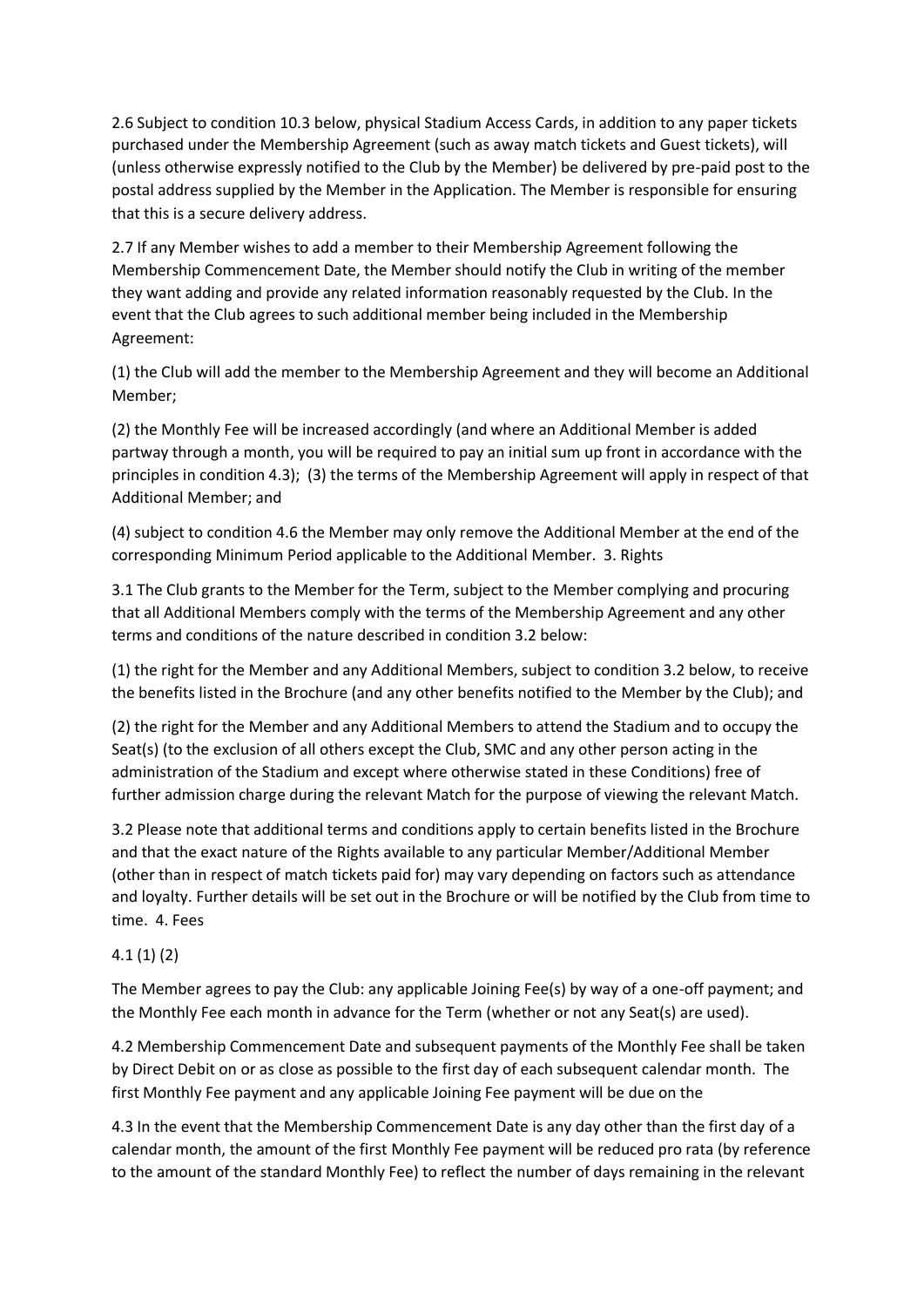calendar month as at the Membership Commencement Date. The Member will be required to pay the first Monthly Fee payment as an up front payment (e.g. by credit or debit card), with each subsequent Monthly Fee being taken by Direct Debit on or as close as possible to the first day of each subsequent calendar month (provided that if the Membership Commencement Date is within 10 working days prior to the end of a calendar month, the Member will also pay the second Monthly Fee payment on the Membership Commencement Date as an up front payment rather than via monthly direct debit).

Example: if your Membership Commencement Date is 16 September, the Monthly Fee payable by you in respect of September will be an amount equal to half of the standard Monthly Fee, which you will be required to pay up front. With effect from the following 1 October each subsequent Monthly Fee will be the standard Monthly Fee, which will be taken by Direct Debit.

4.4 If the Member fails to pay any applicable Joining Fee, any Monthly Fee or any other sum due to be paid by the Member under the Membership Agreement on the relevant due date for payment, the Club may charge an administration fee of £25. 4.5 If any Member or Additional Member:

(1) becomes a Concession Member during the Term; or (2) ceases to be a Concession Member during the Term; or

(3) is a Concession Member and changes to a different category of Concession Member during the Term,

(in each case a "Category Change") the Monthly Fee for that Member or Additional Member (as the case may be) will be adjusted accordingly from the start of the second full calendar month following the Category Change.

Example: if your Membership Commencement Date is 1 October and, on the Membership Commencement Date you are aged 22, you will initially be eligible for the young adult member Concession Rate. If your birthday is on 15 November you will, from that day, cease to be eligible for the young adult member Concession Rate and your Monthly Fee will be adjusted to the standard adult Monthly Fee with effect from the start of the second full calendar month following the Category Change (i.e. from 1 January).

4.6 The Club will give the Member at least 90 days' prior written notice of any change to the Monthly Fee to result from a Category Change affecting the Member or any Additional Member (as the case may be). If the Category Change takes place during the Minimum Period and results in the Monthly Fee increasing for the Member or any Additional Member then:

(1) in the case of an Additional Member, the Member may remove that Additional Member from the Membership Agreement, notwithstanding any Minimum Period applicable to that Additional Member, with effect from the date that the related Monthly Fee increase takes effect by giving the Club not less than two full calendar months' written notice prior to the Monthly Fee change taking effect;

(2) in the case of a Member, the Member may terminate the Membership Agreement with effect from the date that the related Monthly Fee increase takes effect by giving the Club not less than two full calendar months' written notice prior to the Monthly Fee change taking effect.

4.7 If the Member wishes to terminate the Membership Agreement in accordance with condition 4.6(2) above or conditions 6.1 or 6.2 below and such termination will also result in the termination of the Membership of any Additional Member during any Minimum Period applicable to that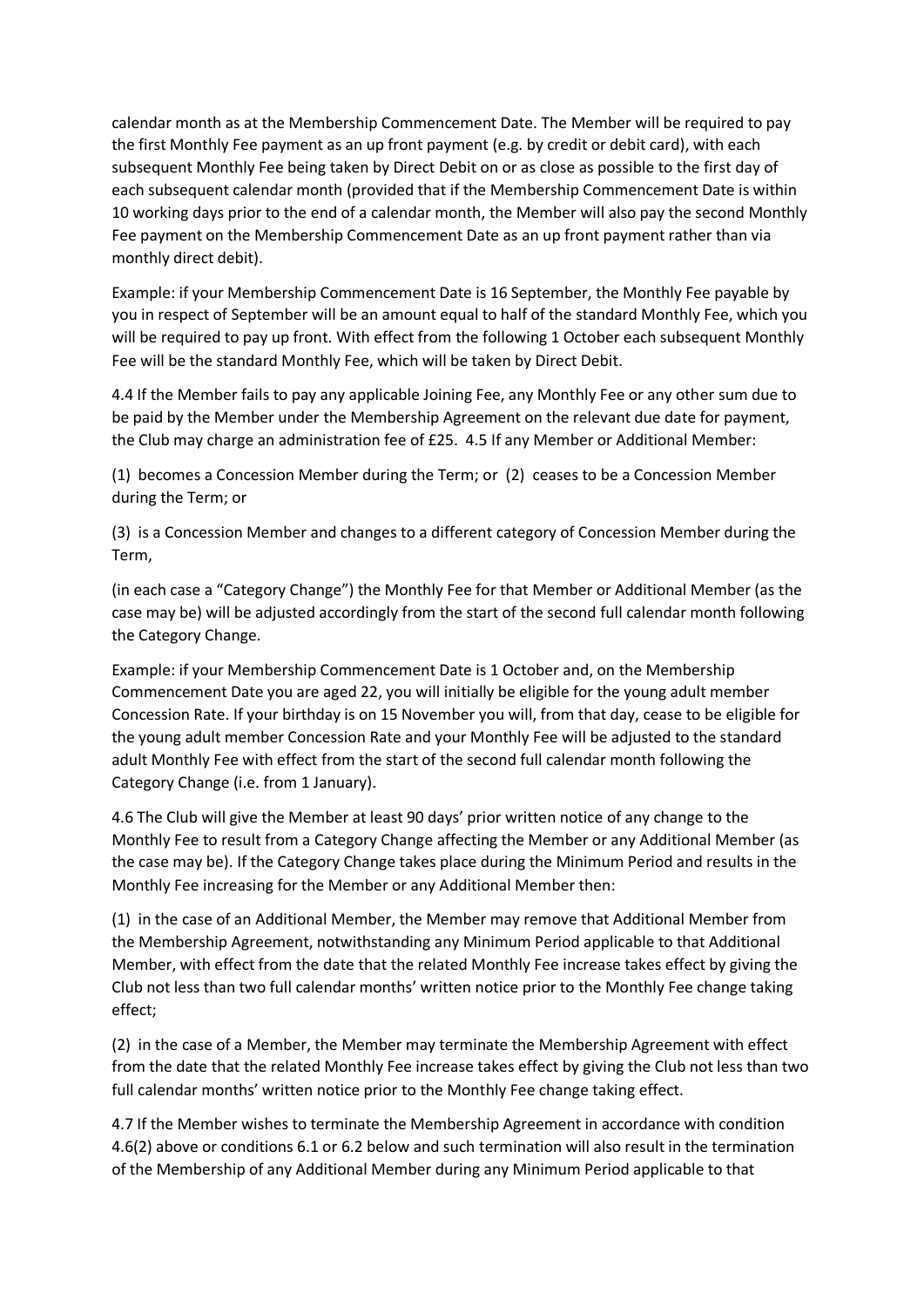Additional Member, the Member shall pay on demand an Early Termination Fee in respect of each such Additional Member. The Early Termination Fee shall be an amount equivalent to the total monthly fees that would have been payable by the Member in respect of that Additional Member from the date of termination up until the expiry of that Additional Member's Minimum Period had such termination not occurred. The obligation to pay the Early Termination Fee in respect of an Additional Member will not apply if that Additional Member enters into another membership agreement with the Club to begin on the day immediately following the Membership Termination Date (in which case the Additional Member shall not be required to pay any joining fee).

Example 1: if you are the Member and your Membership Commencement Date is 1 October 2019 the earliest you can terminate your Membership Agreement is 30 September 2020, unless there is a Category Change resulting in a price increase for you and you terminate in accordance with condition 4.6(2) above. If on the Membership Commencement Date an Additional Member is aged 22, they will initially be eligible for the young adult member Concession Rate. If that Additional Member's birthday is on 15 November they will, from that day, cease to be eligible for the young adult member Concession Rate and the Monthly Fee will be adjusted so that you are paying the standard adult Monthly Fee for that Additional Member with effect from the start of the second full calendar month following the Category Change (i.e. from 1 January 2020). If you wish to remove that Additional Member as a result of the price increase resulting from the Category Change you may do so as long

as you provide the Club with two full calendar months' written notice of removal to expire on 1 January 2020 (in which case the Additional Member will be removed with effect from 31 December 2019). If you do not provide the Club with the required removal notice in time, you will not be able to remove them until the expiry of that Additional Member's Minimum Period (at the earliest).

Example 2: if you are the Member and your Membership Commencement Date is 1 October 2019 the earliest you can terminate your Membership Agreement is 30 September 2020, unless there is a Category Change resulting in a price increase for you and you terminate in accordance with condition 4.6(2) above. If on the Membership Commencement Date you are aged 22, you will initially be eligible for the young adult member Concession Rate. If your birthday is on 15 November you will, from that day, cease to be eligible for the young adult member Concession Rate and your Monthly Fee will be adjusted to the standard adult Monthly Fee with effect from the start of the second full calendar month following the Category Change (i.e. from 1 January 2020). If you wish to terminate the Membership Agreement as a result of the price increase resulting from the Category Change you may do so as long as you provide the Club with two full calendar months' written notice before the 1 January 2020 (in which case the Membership Agreement will terminate with effect from 31 December 2019). If there are any Additional Members on your Membership Agreement their memberships will also be terminated and you will be required to pay, on demand, the Early Termination Fee in respect of each Additional Member who is still within their Minimum Period as at the termination date. The Early Termination Fee will be calculated by the total monthly fees which would have been payable in respect of each Additional Member from 1 January 2020 until 30 September 2020. The Early Termination Fee will not be payable in respect of any Additional Member who enters into another membership agreement with the Club on the day immediately following the Membership Termination Date (in which case that Additional Member will not be required to pay any joining fee).

5. These Conditions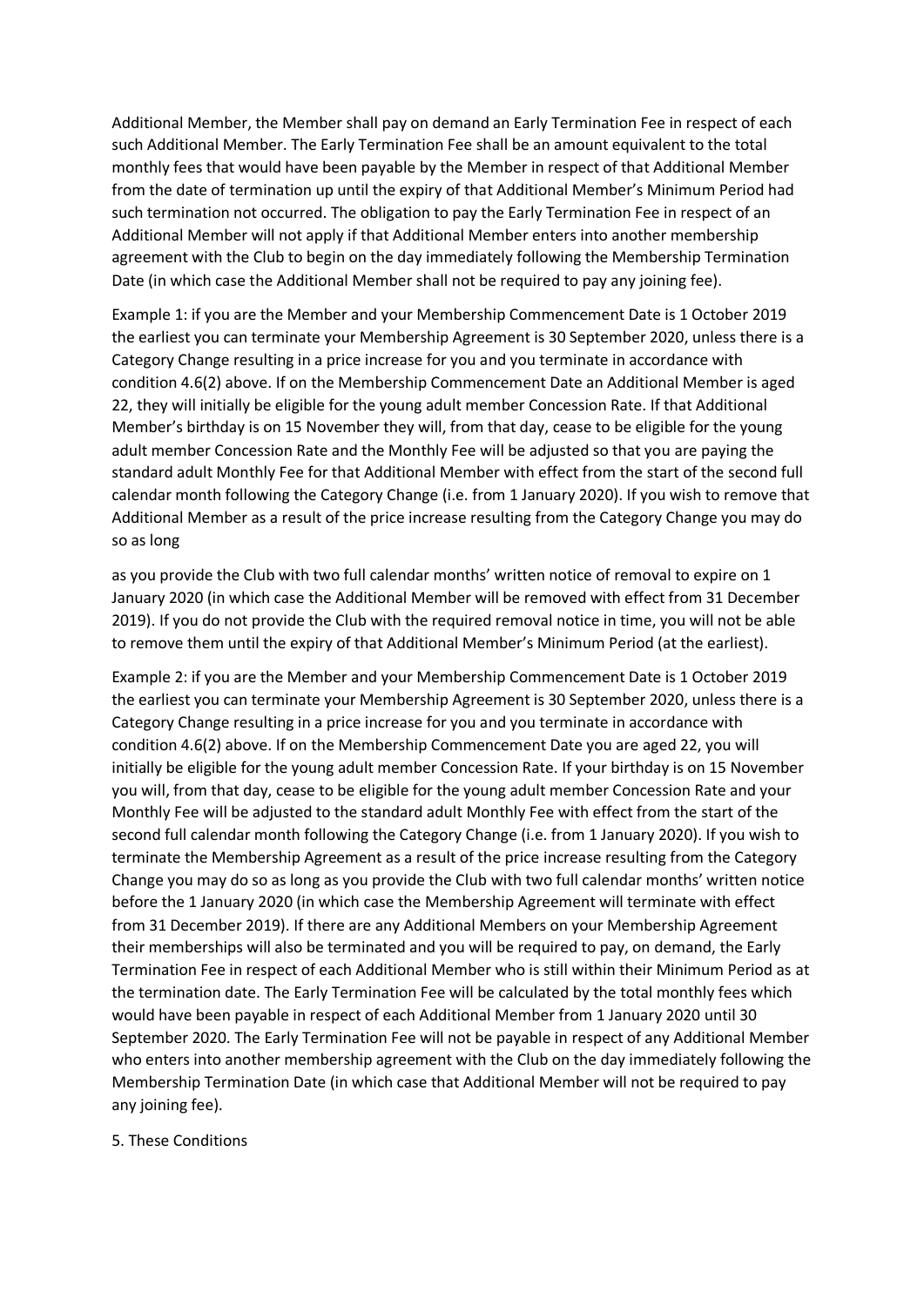5.1 The Member agrees to comply with, and to ensure that at all times Additional Members and any Guests comply with, the terms of the Membership Agreement (including, in particular, the Ticket Rules).

5.2 Without prejudice to conditions 3.2 and 4.5 above and condition 13.1 below, the Club may change the Monthly Fee, the Rights and/or any part of these Conditions at any time by giving to the Member not less than 90 days' prior written notice of any such change. Following such change, corresponding consequential changes will be made to any other relevant part of the Membership Agreement.

## 6. Termination by Members

6.1 Any Member whose Membership Commencement Date is before 1 July 2019 may terminate their Membership Agreement or remove any Additional Member from the Membership Agreement at the end of any full calendar month by giving the Club not less than two full calendar months' notice, save that if an Additional Member is added by the Member on or after 1 July 2019 in accordance with condition 2.7, that Additional Member will be subject to a Minimum Period and therefore cannot be removed before the end of their Minimum Period other than in accordance with condition 4.6(1) above or condition 6.3 below.

6.2 Subject to condition 6.3, any Member whose Membership Commencement Date is on or after 1 July 2019 may terminate their Membership Agreement with effect from the expiry of the applicable

Minimum Period or at the end of any full calendar month thereafter by giving the Club not less than two full calendar months' prior written notice.

Example: If your Membership Commencement Date is any day in July 2019 and you wish to terminate your Membership Agreement, the earliest date on which you can terminate your Membership Agreement will be 31 July 2020 PROVIDED THAT the Club receives your termination notice in writing before 1 June 2020. If the Club does not receive your termination notice in writing until a day in June 2020, your termination notice would not be effective until 31 August 2020.

6.3 If the Membership Agreement is terminated and, as at the Membership Termination Date, the Member or any Additional Member is still within their Minimum Period, the Member shall pay on demand an Early Termination Fee in respect of each such member save for any member who the Club agrees to enter into another membership agreement to begin on the day immediately following the Membership Termination Date.

6.4 In the event that a Member terminates their Membership Agreement by serving notice under condition 6.1 or condition 6.2 above, with effect from the Membership Termination Date:

(1) all Memberships included in the Member's Membership Agreement will cease and each Member and Additional Member included in the Membership Agreement shall cease to have the benefit of the relevant Rights;

(2) all benefits (including but not limited to any loyalty points) accrued by any Member or Additional Member under the Membership Agreement shall be permanently lost unless that Member or Additional Member enters into another membership agreement with the Club to begin on the day immediately following the Membership Termination Date (in which case the relevant Member or Additional Member will not be required to pay any joining fee); and

(3) all matches which were loaded onto any Stadium Access Cards previously issued by the Club under the Membership Agreement will be deactivated by the Club and the Member and any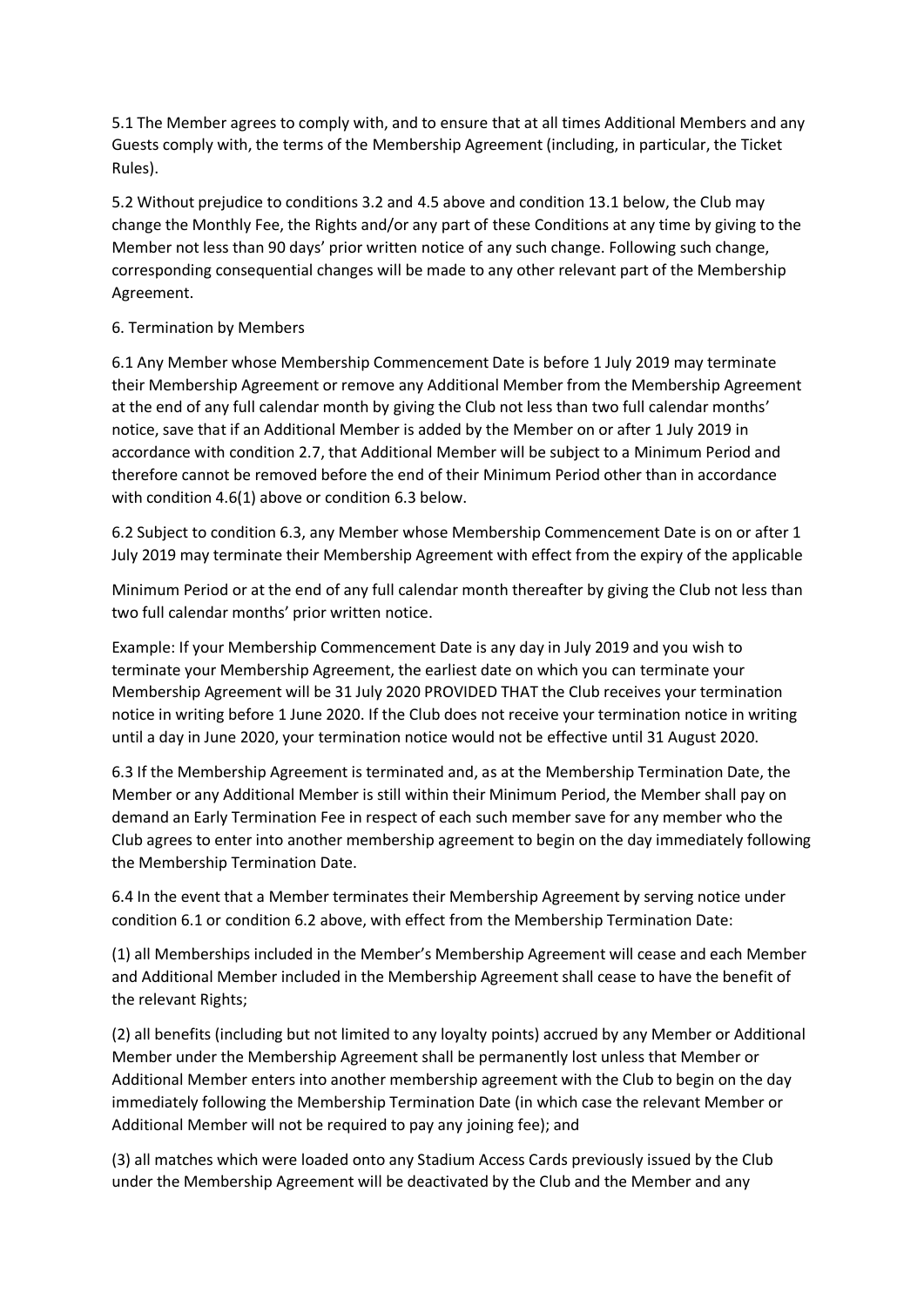Additional Members shall no longer be able to access the Stadium for those matches using those Stadium Access Cards, save for any matches which they have separately purchased and paid for the right to attend (in which case the Member and any Additional Members shall continue to be bound by the Ticket Rules for any such match).

6.5 In the event that a Member removes any Additional Member from the Membership Agreement by serving notice under condition 4.6 or conditions 6.1 or 6.2 above, with effect from the day after the notice expiry date:

(1) the relevant Additional Member will be removed from the Membership Agreement and shall cease to have the benefit of the relevant Rights;

(2) all benefits (including but not limited to any loyalty points) accrued by that Additional Member under the Membership Agreement shall be permanently lost unless that Additional Member enters into another membership agreement with the Club to begin on the day immediately following the day on which that Additional Member is removed from the Membership Agreement (in which case the Additional Member will not be required to pay any joining fee); and

(3) all matches which were loaded onto the Stadium Access Card previously issued by the Club for that Additional Member under the Membership Agreement will be deactivated by the Club and the Additional Member shall no longer be able to access the Stadium for those matches using their

Stadium Access Card, save for any matches which they have separately purchased and paid for the right to attend (in which case the Additional Member shall continue to be bound by the Ticket Rules for any such match).

6.6 Please note that, subject to condition 4.7, condition 6.4(2) and condition 6.5(2) above, should any Member or Additional Member apply for any future memberships with the Club after the termination of their original Membership Agreement or membership (as the case may be), they will (where such application is accepted by the Club) be required to pay any joining fee applicable to future memberships at such time as is required by the Club.

6.7 As each Membership Agreement is a contract between the Member and the Club, any Additional Members do not have any right to terminate the Membership Agreement or their Membership.

6.8 Please note that any Members who purchase their Membership Agreement online or by any other distance means (i.e. not in person at the Stadium) will not benefit from the cancellation rights set out in the Consumer Contracts (Information, Cancellation and Additional Charges) Regulations 2013. This is because their Membership Agreement is an agreement for the purchase of services related to leisure activities to be provided over a specific period of performance (i.e. attendance at football matches).

6.9 To reduce the risk of your cancellation notice being lost please send your cancellation notice to us by pre-paid first class 'signed for' post to the address given for the Club in the 'Introduction' section at the start of these Conditions. 7. Limit on Rights

7.1 The Member acknowledges and agrees that the Membership Agreement does not confer any lease, tenancy, estate, interest or proprietary right in any Seat(s) or any other part of the Stadium, and that the Membership Agreement confers only the Rights which are personal rights in contract only and do not carry with them a right to enter the Stadium or to exclusive possession of any Seat(s).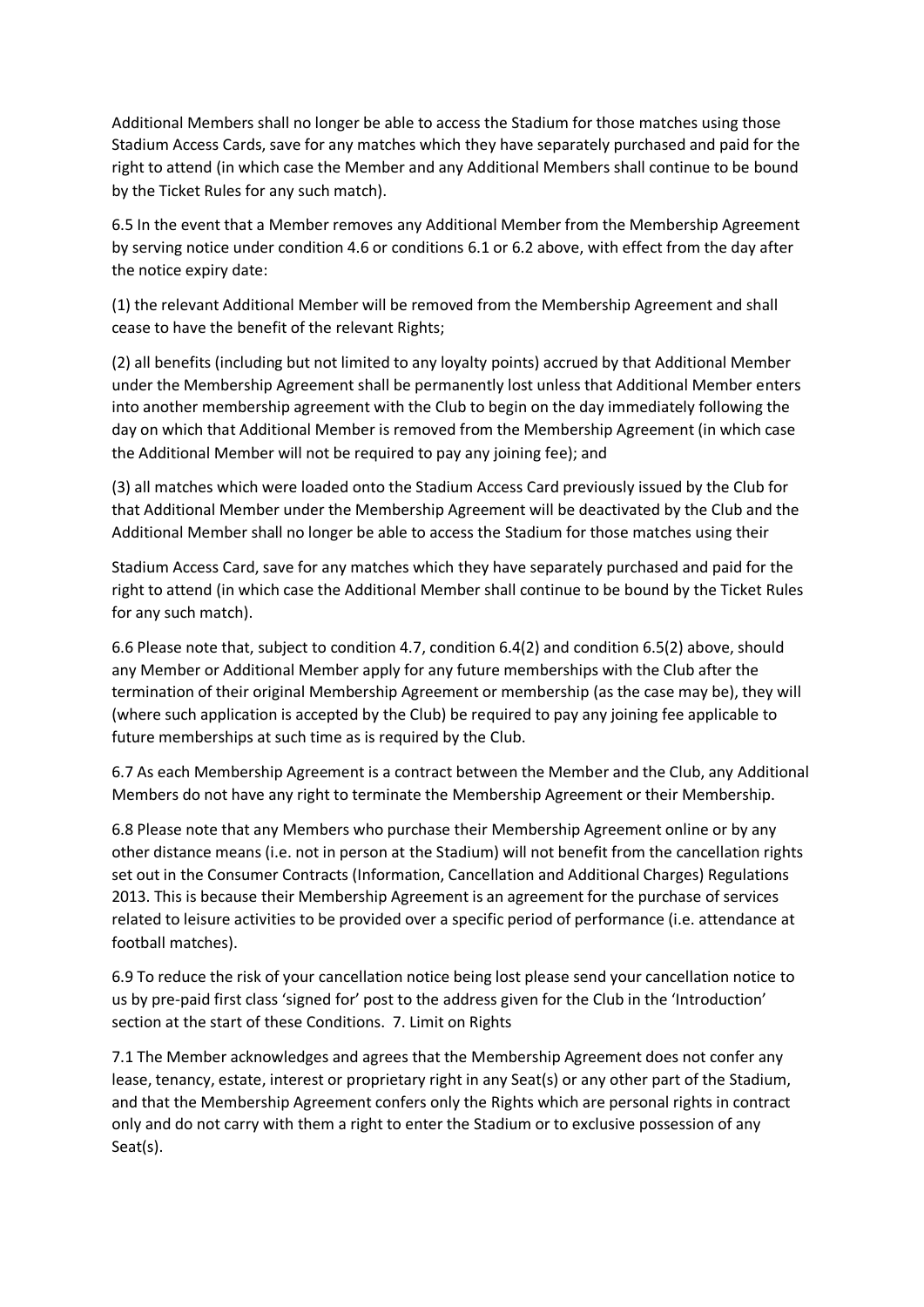7.2 The Member and any Additional Members may be required to use another seat in the Stadium, in the event that the Seat(s) are unavailable for any reason beyond the Club's reasonable control.

## 8. Liability and Risk

8.1 Subject to condition 8.3, entry to and use of the Stadium will be at all times at the risk of the Member, any Additional Members and any Guest(s).

8.2 If the Club fails to comply with the terms of the Membership Agreement, the Club is responsible for any loss or damage suffered by the Member that is a foreseeable result of the Club's breach of the Membership Agreement or the Club's negligence, but the Club is not responsible for any loss or damage that is not foreseeable. Loss or damage is foreseeable if it is an obvious consequence of the Club's breach or if it was contemplated by the Member and the Club at the time the Membership Agreement was entered into.

8.3 The Club does not in any way exclude or limit its liability for:

(1) death or personal injury caused by the negligence of the Club or any of its employees or agents;

### (2) fraud or fraudulent misrepresentation; or

(3) any other matter in respect of which the Club's liability cannot be excluded or limited by law.

8.4 The use of the Stadium for public and private events is subject to compliance with the Safety of Sports Grounds Act 1975 and other statutory and regulatory obligations. If those obligations are not complied with the Stadium will not be available for use.

8.5 The Stadium may be rendered unfit, unsafe or unavailable for use, and access to and use of the Stadium may be delayed or prevented, in each case by:

(1) interruption or failure of power supplies or equipment or failure by a third party to provide the necessary personnel or services to operate or access the Stadium;

(2) adverse weather conditions;

(3) strike, lock-out or other industrial action; (4) Act of God;

(5) some other act or event outside the control of the Club; (6) damage to the playing surface; or

(7) some failure on the part of the Club or its employees, by a breakdown in technology, by the death of or injury to a player or by destruction of all or part of the Stadium.

8.6 Where the Rights include the right for the Member and any Additional Members to use any Seat(s) to attend any Match(es) at the Stadium, the Club's power to grant those Rights have been created by an agreement between the Club and SMC. SMC entered into an agreement with Kingston upon Hull City Council for leasing the Stadium and subsequently entered into individual agreements with the Club and Hull FC rugby league club (together "the Clubs"). The extent and nature of the sporting events at the Stadium may change if SMC or either of the Clubs is in breach of its obligations under any of the aforementioned agreements and any such agreement may be disclaimed if SMC or either of the Clubs becomes insolvent.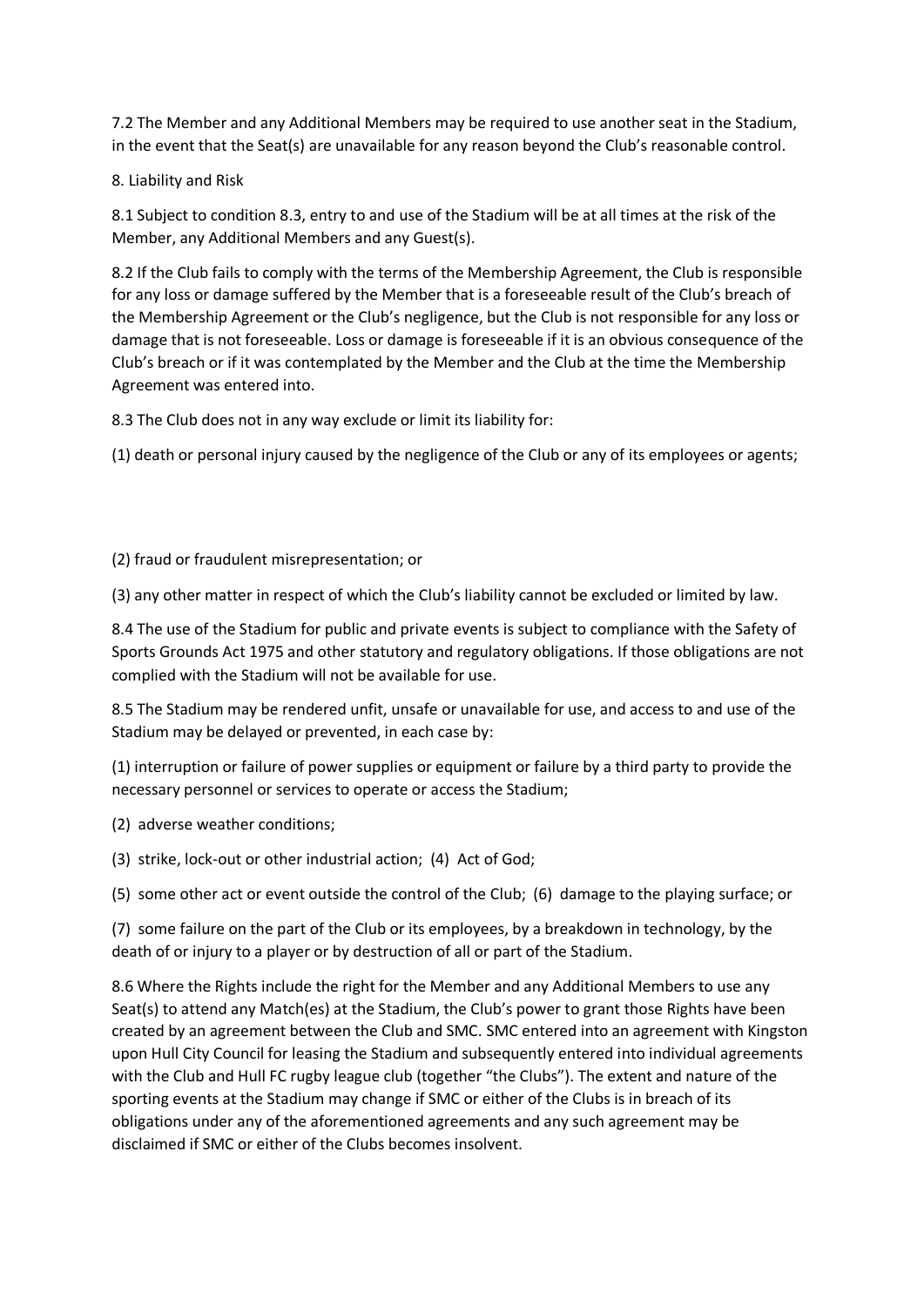8.7 In the provision of the facilities at the Stadium and the use of any Seat(s) by the Member and any Additional Members the Club relies on third party contractors to maintain the Stadium and the

Seat(s) and to provide personnel for the operation of the Stadium. If the conduct of those third party contractors is not satisfactory, the Club or SMC may wish to terminate those arrangements and replace the relevant service providers. In those circumstances Members may suffer a reduction in facilities or find that certain facilities are not available at certain times.

8.8 The payment of the Monthly Fee may be suspended for such time or such period as the Club notifies to the Member if an Insured Risk occurs and the Club has received payment from its insurers in respect of such Insured Risk.

8.9 The Member agrees to indemnify the Club against all claims arising out of the death, personal injury or damage to or loss of property due to the entry into or use of any Seat(s) or any other part of the Stadium by the Member or any Additional Member to the extent that any such death, personal injury or damage or loss to property is due to, caused by or results from, the negligence, recklessness or wilful default of the Member or any Additional Member.

8.10 Where Members are consumers, the Club is under a legal duty to supply products and services that are in conformity with the Membership Agreement. Consumers have legal rights in relation to products and services that are faulty or not as described. These legal rights are not affected by anything in these Conditions or the Brochure. Members can obtain advice about their legal rights from their local Citizens' Advice Bureau or Trading Standards office. 9. Termination and/or Suspension by the Club

9.1 The Club may terminate the Membership Agreement immediately at any time by giving the Member written notice of termination if any of the following events occur:

(1) the Member fails to make any payment due under the Membership Agreement and the Member does not make that payment within 14 days after the Club or any other person gives the Member notice that the Member is in default; or

(2) the Member, any Additional Member or any Guest fails to comply with any of the terms of the Membership Agreement, including these Conditions or the Ticket Rules (or, if such failure to comply is in the opinion of the Club capable of remedy, such failure to comply is not remedied within 14 days or such longer time as may be specified by the Club); or

(3) any Seat(s) included in the Membership Agreement are subject to any eligibility rules and:

(a) the Member or any Additional Member ceases to satisfy the relevant eligibility rules; and

(b) the Member does not agree, within 14 days of being notified by the Club that the Member or any Additional Member ceases to satisfy the relevant eligibility rules, for the Seat(s) included in the Membership Agreement to be transferred to another section of the Stadium for which the Member and any Additional Members are eligible; or

(4) where the Member has notified us that any Member or Additional Member is a Concession Member, the Club (acting reasonably) has concerns that the relevant Member and/or Additional Member does not satisfy the Concession Member eligibility criteria (as set out in these Conditions and the Brochure) and the Member fails to provide, within 30 days of request, such evidence as may reasonably be required by the Club to demonstrate that such Member and/or Additional Members satisfy those eligibility criteria.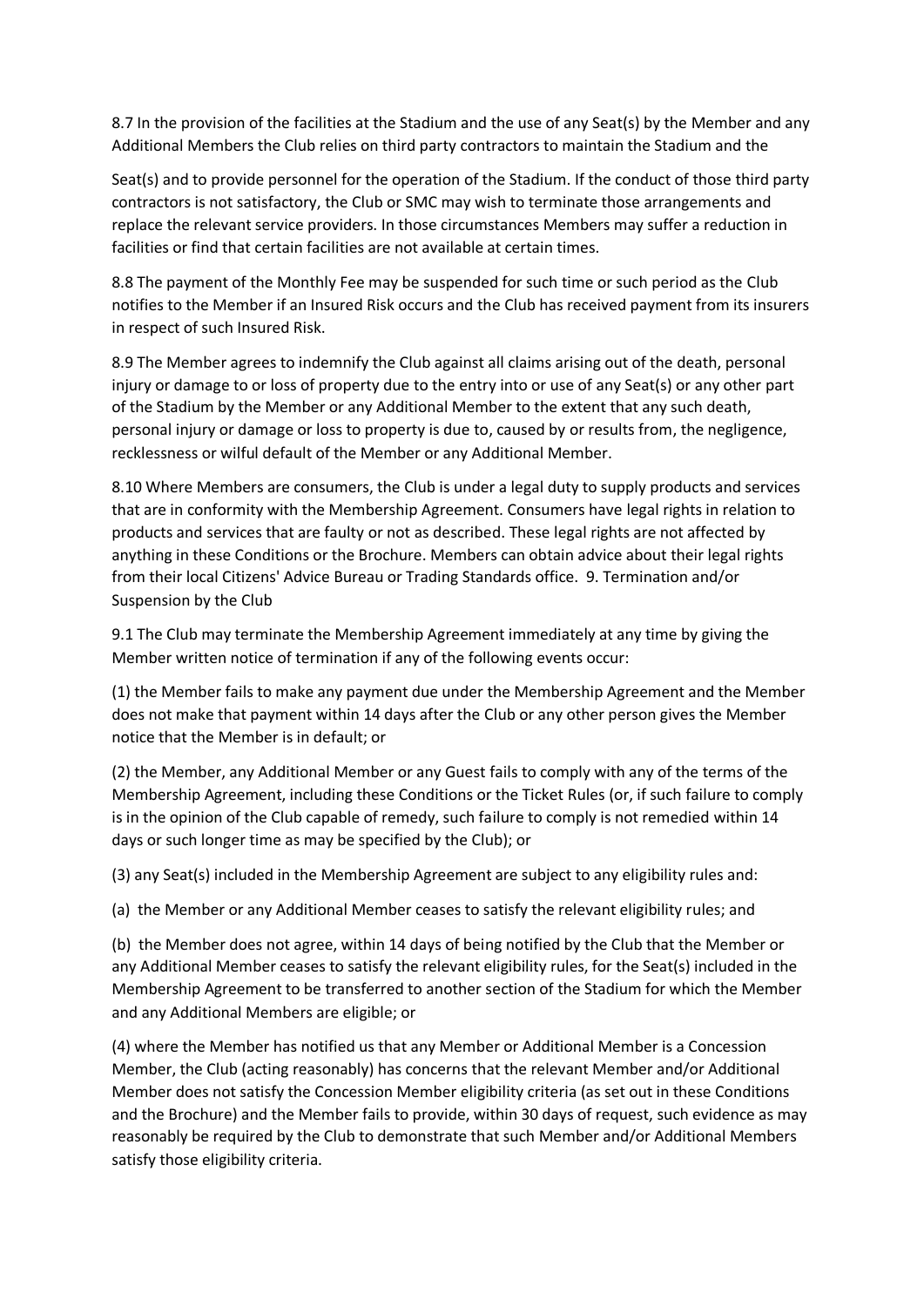9.2 If the Club ends the Membership Agreement under condition 9.1 above, with effect from the Membership Termination Date:

(1) all Memberships included in the Membership Agreement will cease and each Member and Additional Member included in the Membership Agreement shall cease to have the benefit of the relevant Rights;

(2) all benefits (including loyalty points) accrued by any Member or Additional Member under the Membership Agreement shall be permanently lost unless the Club (at its sole discretion, which the

Club does not have to give) permits that Member or Additional Member to enter into another membership agreement with the Club to begin on the day immediately following the Membership Termination Date (in which case the relevant Member or Additional Member will not be required to pay any joining fee);

(3) unless the Club otherwise agrees at its sole discretion and subject to condition 9.2(2) above and condition 9.2(4) below, all Stadium Access Cards previously issued by the Club under the Membership Agreement will be deactivated by the Club, the Member and any Additional Members shall no longer be able to access the Stadium using those Stadium Access Cards and admission for any Matches previously loaded onto the Stadium Access Card which were scheduled for after the Membership Termination Date shall be deemed void;

(4) where the Membership Agreement is terminated by the Club under condition 9.1(1) above in circumstances where the Member or any Additional Member has already separately purchased and paid for a ticket using their Stadium Access Card for any cup or friendly match due to be played at the Stadium after the Membership Termination Date, the relevant Member or Additional Member's Stadium Access Card may still be used to gain admission to such match (in which case the Member and any Additional Members shall continue to be bound by the Ticket Rules for any such match);

(5) the Member shall not be entitled to any refund in respect of any applicable Joining Fee, any Monthly Fees or any other sums previously paid to the Club;

(6) the Member will be required to pay any applicable Early Termination Fee on demand from the Club in accordance with condition 6.3; and

(7) only where the Membership Agreement is terminated by the Club under condition 9.1(2) above, where any ticket(s) have been purchased under the relevant Membership Agreement prior to the Membership Termination Date for an away match which is scheduled to be played after the Membership Termination Date, the Club may notify the relevant hosting club or away venue of the circumstances of such termination. This may result in the relevant hosting club or away venue withdrawing all relevant away match tickets and/or stopping the Member or any Additional Members from attending the relevant away match.

9.3 Please note that, should any Member or Additional Member apply for any future memberships with the Club after the termination of their original Membership Agreement or membership (as the case may be) by the Club, they will (where such application is accepted by the Club) be required to pay any joining fee applicable to future memberships at such time as is required by the Club.

9.4 Without prejudice to any other right or remedy available to the Club, in the event that any Monthly Fee, any applicable Joining Fee or any other sum payable by the Member to the Club under the Membership Agreement is overdue for payment, the Club shall be entitled to suspend the Rights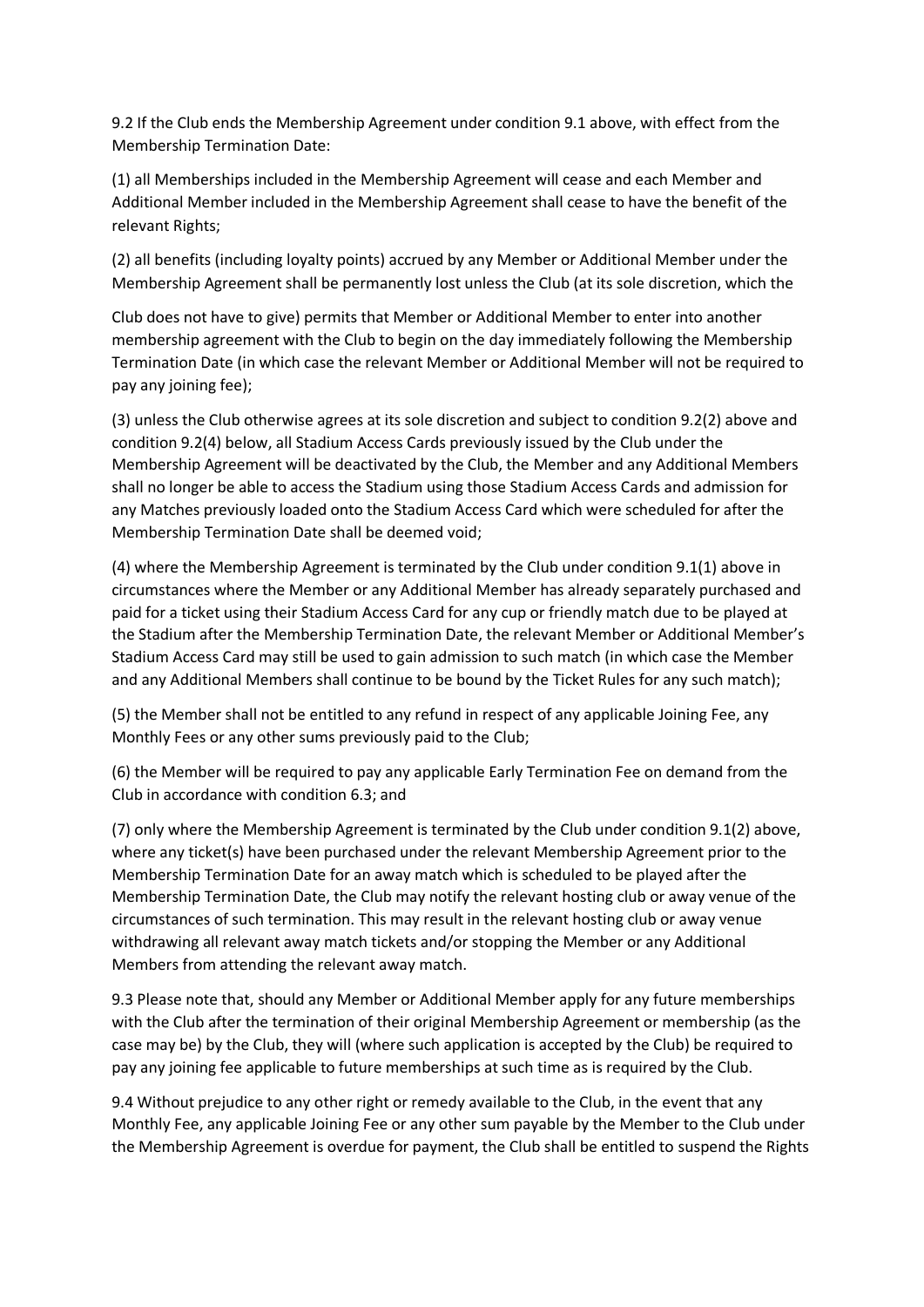granted to the Member and any Additional Member under the Membership Agreement until the outstanding payment is made to the Club in full. For the avoidance of doubt:

(1) all Stadium Access Cards issued by the Club under the relevant Membership Agreement shall be deactivated for the period of any such suspension (other than in respect of any matches due to be played at the Stadium for which the relevant Member or Additional Member has separately paid in advance for the right to attend); and

(2) the Member shall not be entitled to any refund in respect of the period of any such suspension or to any reduction in any Monthly Fees due during the period of any such suspension.

10. Rules Applicable to Members

10.1 The Member will comply with, and will procure that any Additional Members and any Guests comply with, the Ticket Rules set out or otherwise referred to in section 13 below.

10.2 Guest tickets are subject to availability. The Club does not guarantee that any Guest tickets will be available for purchase for any particular fixture or that any seat assigned to a Guest ticket will be adjacent to or within any particular vicinity of the Member's and any Additional Members' seat(s) for the relevant fixture.

10.3 In the event that any Member or any Additional Member wishes to purchase a ticket to attend any Hull City first team away match, they must separately purchase a ticket for the relevant match in advance at the applicable ticket price - please see condition 10.4 below for further information. In such circumstances the Club shall issue a paper ticket for the relevant away match following receipt of payment for the relevant ticket. Unless the Member or Additional Member expressly notifies the Club that they wish to collect their away match tickets from the Stadium, the Club will post all away match tickets to the Member/Additional Member and the Member/Additional Member will incur an additional charge of £2.50 per delivery in respect of the Club's postage costs. 10.4 The Member acknowledges and agrees that:

(1) any away match tickets (for any competition) purchased by the Member or any Additional Member pursuant to the Membership Agreement shall be purchased by the relevant Member or Additional Member from the relevant hosting club or away venue, with the Club acting as selling agent for the relevant hosting club or away venue. This means that, for each away match:

(a) the Member/Additional Member will enter into a separate contract for the purchase of the relevant away match tickets between the Member/Additional Member and the relevant hosting club or away venue;

(b) the terms and conditions applicable to each such contract (including any terms and conditions relating to cancellations and refunds) shall be the applicable terms and conditions of the relevant hosting club or away venue (which the Member/Additional Member should familiarise themselves with); and

(c) the price of each away match ticket, and the location of each seat within the away venue which is allocated to the away match ticket, will be determined by the hosting club or away venue; and

(2) the Member shall procure that the Member and any Additional Member(s) attending a Hull City first team away match shall comply with any terms and conditions of the relevant hosting club or away venue which are applicable to the relevant away match; and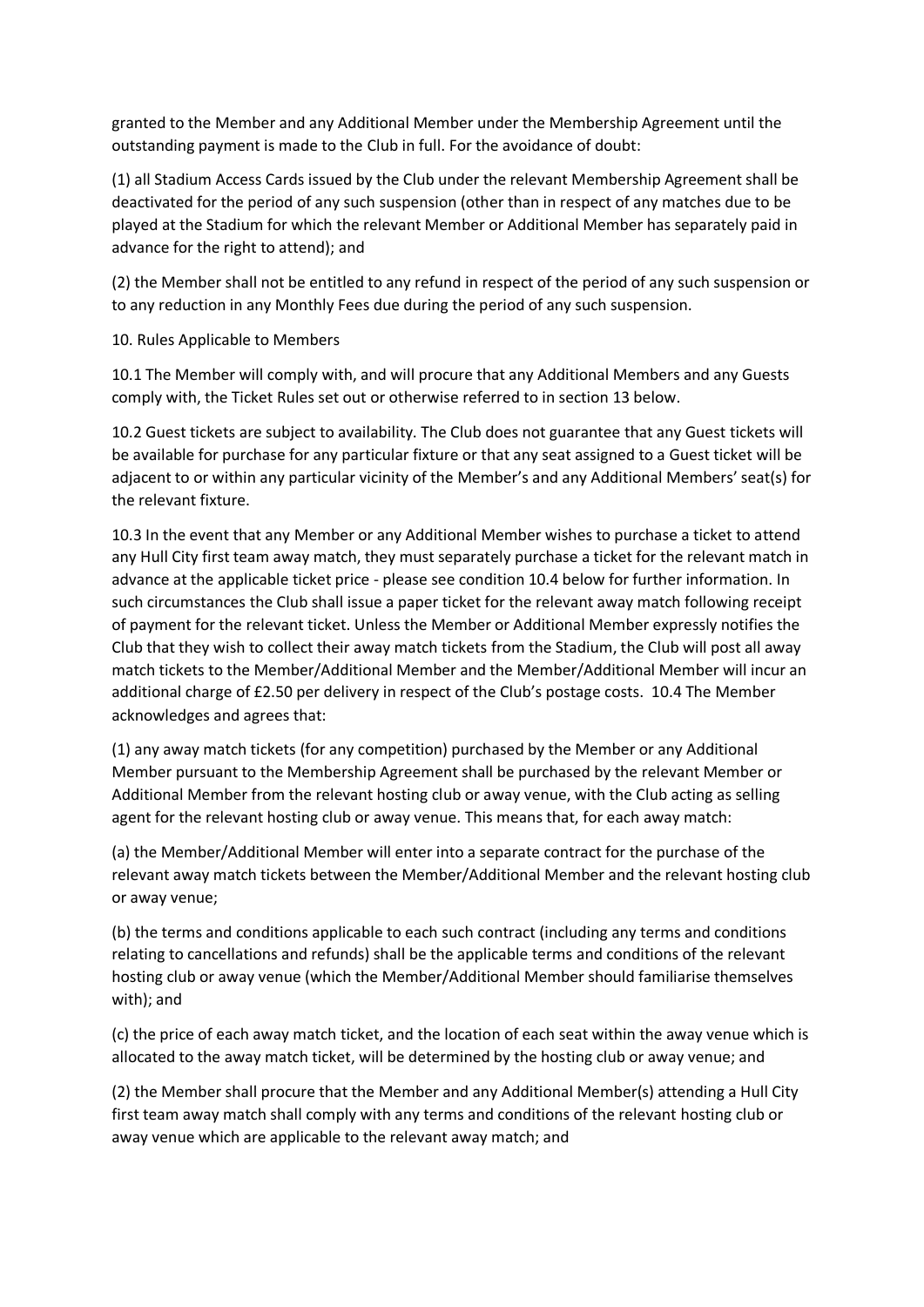(3) in the event that any Member or any Additional Member wishes to attend any Hull City first team match at the Stadium which is not included in their Membership, they must purchase a ticket for the relevant match in advance from the Club at the Club's standard ticket prices then in force for the relevant match. In such circumstances the Club shall load the relevant match onto the relevant Member's/Additional Member's Stadium Access Card, which shall be the ticket for the purposes of the relevant match. The Club shall not issue a separate paper ticket; and

(4) subject to condition 10.2 above, in the event that any Member or any Additional Member wishes to purchase a Guest ticket for any Hull City first team match at the Stadium, they must purchase a

Guest ticket for the relevant match in advance from the Club at the Club's standard ticket prices then in force for the relevant match. In such circumstances the Club shall issue a paper Guest ticket following receipt of payment for the relevant ticket; and

(5) in the event that any Member or any Additional Member purchases a ticket or other right to attend any Hull City first team match (at any venue, and including any cup, friendly match or Guest ticket) online or by any other distance means (i.e. not in person at the Stadium), they shall not benefit from any right to cancel their purchase pursuant to the Consumer Contracts (Information, Cancellation and Additional Charges) Regulations 2013. This is because in such circumstances they will have purchased services related to leisure activities to be provided over a specific period of performance (i.e. attendance at a football match).

10.5 By entering into the Membership Agreement the Member hereby warrants and represents that the Member, any and all Additional Members and any and all Guests, are supporters of the Club.

10.6 The Member shall comply, and shall procure that any Additional Members and Guests shall comply, with such rules and regulations as the Club notifies to the Member from time to time as applying to any away matches or development squad matches which the Member, any Additional Member or any Guest attends pursuant to the Scheme.

10.7 The Club reserves the right to suspend or withdraw any or all of the Rights from any Member or Additional Member without notice or reimbursement if that Member or Additional Member or any Guest fails to act in accordance with any of the Ticket Rules set out in section 13 below.

10.8 No refund will be given by the Club to any Member or Additional Member or any Guest who for any reason fails to attend any Match covered by a Stadium Access Card or Guest ticket, fails to attend any away match they have purchased a ticket for, or fails to exercise any of the other Rights.

10.9 For those Members and Additional Members whose Rights include a priority period for purchasing any tickets for matches involving the Club, the length of the priority period will vary depending on the amount of time the Club has to sell such tickets. For example, the priority period foranFACupreplaymaybeshorterthanthepriorityperiodfortheoriginalFACuptie. Please note that if any Member or Additional Member fails to purchase a ticket within any applicable priority period then their Seat(s) will become available on general sale for the relevant match.

# 11. General

11.1 The Member may only transfer their rights and obligations under the Membership Agreement to another person if the Club agrees beforehand in writing.

11.2 The Club has the right to assign all or part of its rights under the Membership Agreement or otherwise relating to the use of the Stadium (including its right to receive any applicable Joining Fee, the Monthly Fees and any other sums that may be payable under the Membership Agreement) or to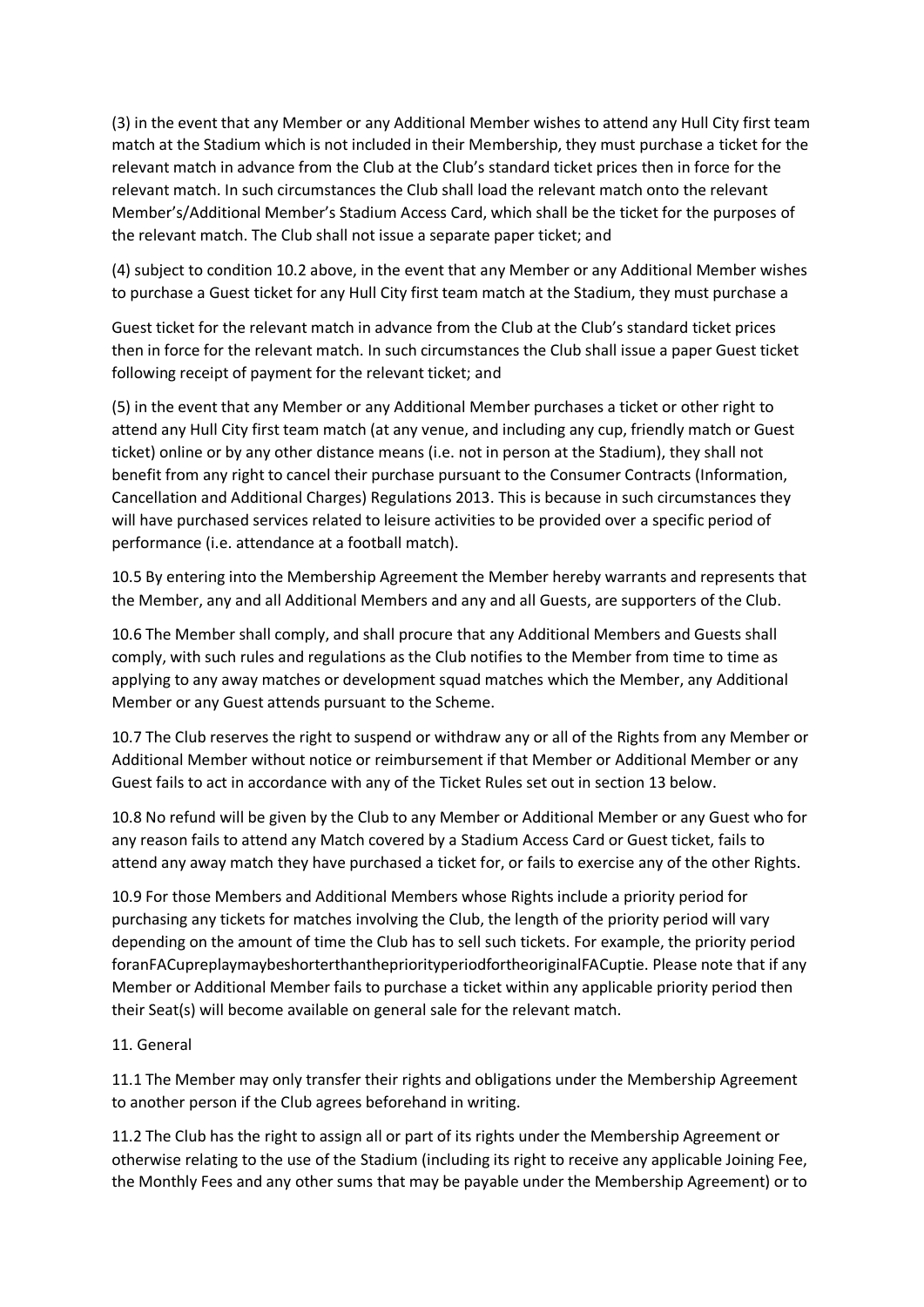arrange for another person to assume all or part of its obligations, under the Membership Agreement without the Member's or any Additional Member's consent.

11.3 The Membership Agreement is personal between the Member and the Club, save that SMC shall be entitled to enforce any part of the Membership Agreement. No person other than the Club, the Member and SMC shall have any rights to enforce the terms of the Membership Agreement.

11.4 Each of the sections set out in these Conditions operates separately. If any court or relevant authority decides that any of them are unlawful or unenforceable (whether in whole or in part), the remaining sections (or the relevant part) will remain in full force and effect.

11.5 If the Club fails to insist that the Member performs any of the Member's obligations under the Membership Agreement, or if the Club does not enforce the Club's rights against the Member, or if the Club delays in doing so, that will not mean that the Club has waived its rights against the MemberandwillnotmeanthattheMemberdoesnothavetocomplywiththoseobligations. If the Club does waive a default by the Member, the Club will only do so in writing, and that will not mean that the Club will automatically waive any later default by the Member.

11.6 Please note that the Membership Agreement is governed by English law. This means any dispute or claim arising out of or in connection with this Agreement will be governed by English law. The Member and the Club both agree that the courts of England and Wales will have non-exclusive jurisdiction. However, if the Member is a resident of Northern Ireland the Member may also bring proceedings in Northern Ireland, and if the Member is a resident of Scotland the Member may also bring proceedings in Scotland.

11.7 Except where otherwise stated, any notice served on the Club by the Member under the Membership Agreement must be in writing and served upon the Club at the Stadium (or such other address as notified by the Club to the Member in writing) either by hand, first class post or email.

11.8 The Membership Agreement does not constitute a partnership, joint venture or employment relationship between the Club and the Member.

11.9 The Club shall not be liable for any delay or failure to perform any of the Club's obligations under the Membership Agreement where such delay or failure is caused by an event beyond the Club's reasonable control.

12. Conditions of Application 12.1 The Applicant wishes to apply for a Membership Agreement in respect of the Scheme.

12.2 For the purposes of the Application:

(1) the Applicant acknowledges that their personal information will be used by the Club as set out in the Membership Data Protection Statement; and

(2) the Applicant declares that all the information given in the Application is true, correct and in accordance with any eligibility rules for the Scheme set out in the Brochure; and

(3) the Applicant warrants that it will notify the Club in the event that the status of any of the persons listed in the Application changes in such a manner as to cause such person to cease to comply with any eligibility rules for the Scheme set out in the Brochure; and

(4) the Applicant warrants that it has permission or is otherwise authorised to disclose the personal details of any other persons listed in the Application to the Club for the purposes set out in the Membership Data Protection Statement.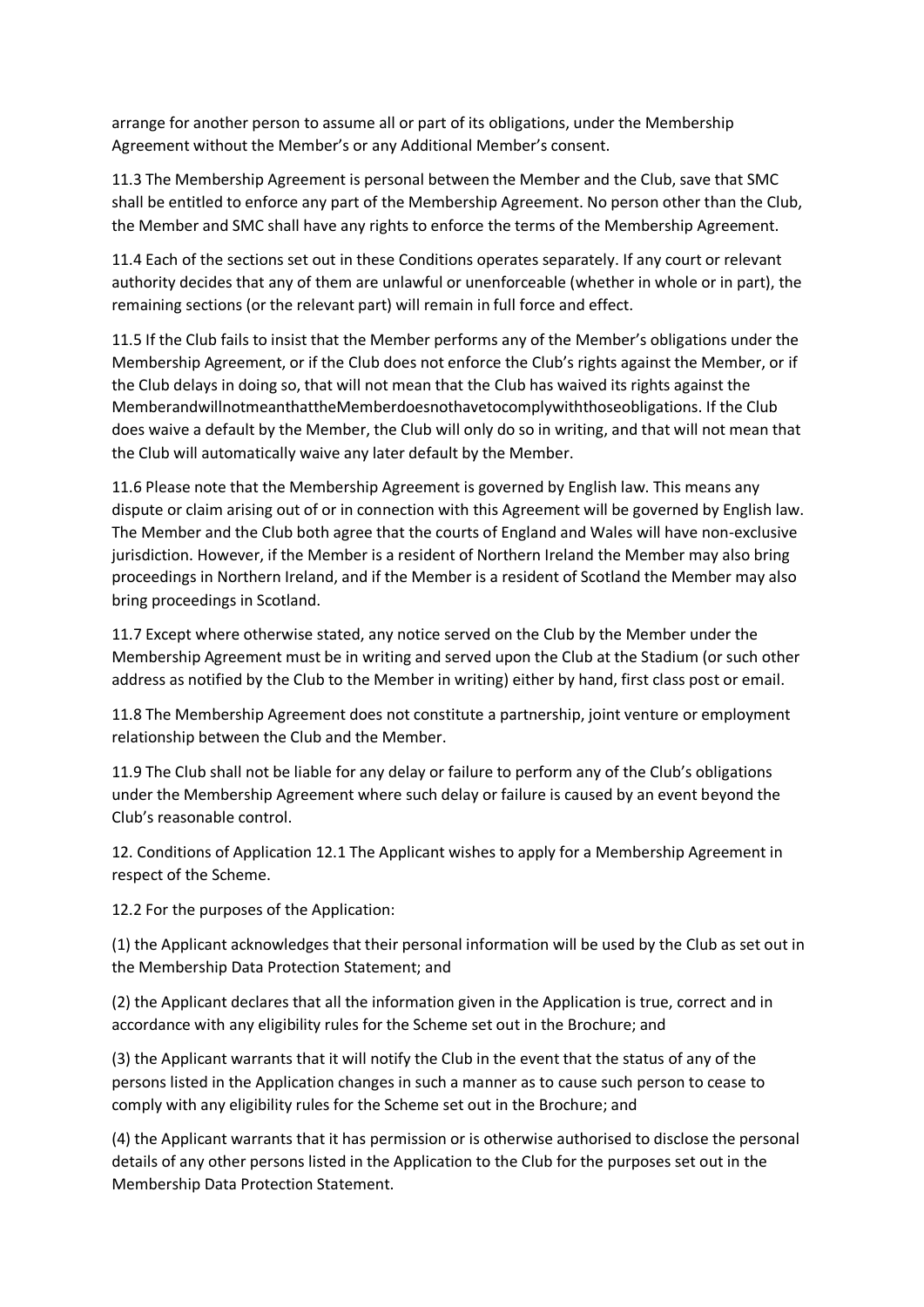12.3 The Club will consider and notify the Applicant as soon as reasonably practicable after receipt ofthecompletedApplicationfromtheApplicantwhetherornotitacceptstheApplication. The Club may accept or reject Applications in its absolute discretion.

12.4 The Applicant agrees to be bound by the Conditions of Application in this section 12 and the terms of the Membership Agreement. For the avoidance of doubt the Membership Agreement shall not take effect until the Membership Commencement Date.

12.5 As soon as practicable after the Club accepts the Application the Club shall send to the Applicant an Application Confirmation. 12.6 The conditions which must be satisfied prior to the Membership Commencement Date are that:

(1) the Club has approved the Application; and

(2) the Club has sent an Application Confirmation notifying the Applicant of the Membership Commencement Date.

12.7 The Applicant understands that the Stadium and/or any particular seats within the Stadium may not be available for use for reasons beyond the Club's control (including without limitation those reasons described in condition 8.5 above) and that when the Applicant's Application has been accepted the Applicant shall be obliged to continue to pay any applicable Joining Fee and the Monthly Fee in such circumstances unless such event shall occur by reason of any of the Insured Risks and the Club has been paid by its insurers in respect of such Insured Risks, in which event the payment of the Monthly Fee may be suspended.

12.8 The Applicant acknowledges that the Application, the Conditions and the Brochure shall be incorporated into the Membership Agreement between the Applicant and the Club.

12.9 The Applicant acknowledges that the Applicant has had sufficient opportunity to obtain independent legal and financial advice in respect of the Application, the Conditions and the Brochure.

12.10 The Applicant acknowledges that only a limited number of seats in the Stadium afford access for disabled persons. The Applicant must notify the Club at the time of making the Application whether a seat with disabled access is required.

12.11 Applicants must be aged 18 or over as at the date of their Application for a Membership Agreement 13. Ticket Rules

FOR THE PURPOSES OF THIS SECTION 13, THE TERM "TICKET" SHALL MEAN ALL STADIUM ACCESS CARDS AND PAPER TICKETS FOR CLUB HOME MATCHES

13.1 The issue by the Club of a Ticket to the Member and any Additional Members, and the granting by the Club to the Member and any Additional Members and Guests of subsequent access to the Stadium, is subject to the Member's and any Additional Members' and any Guests' compliance with:

(1) the rules set out in conditions 13.2 to 13.29 below (as may be varied by the Club from time to time);

(2) the ground regulations issued by the Club or SMC from time to time that set out the terms and conditions upon which spectators are granted entry to the Stadium (copies of which are available from the Club on request); and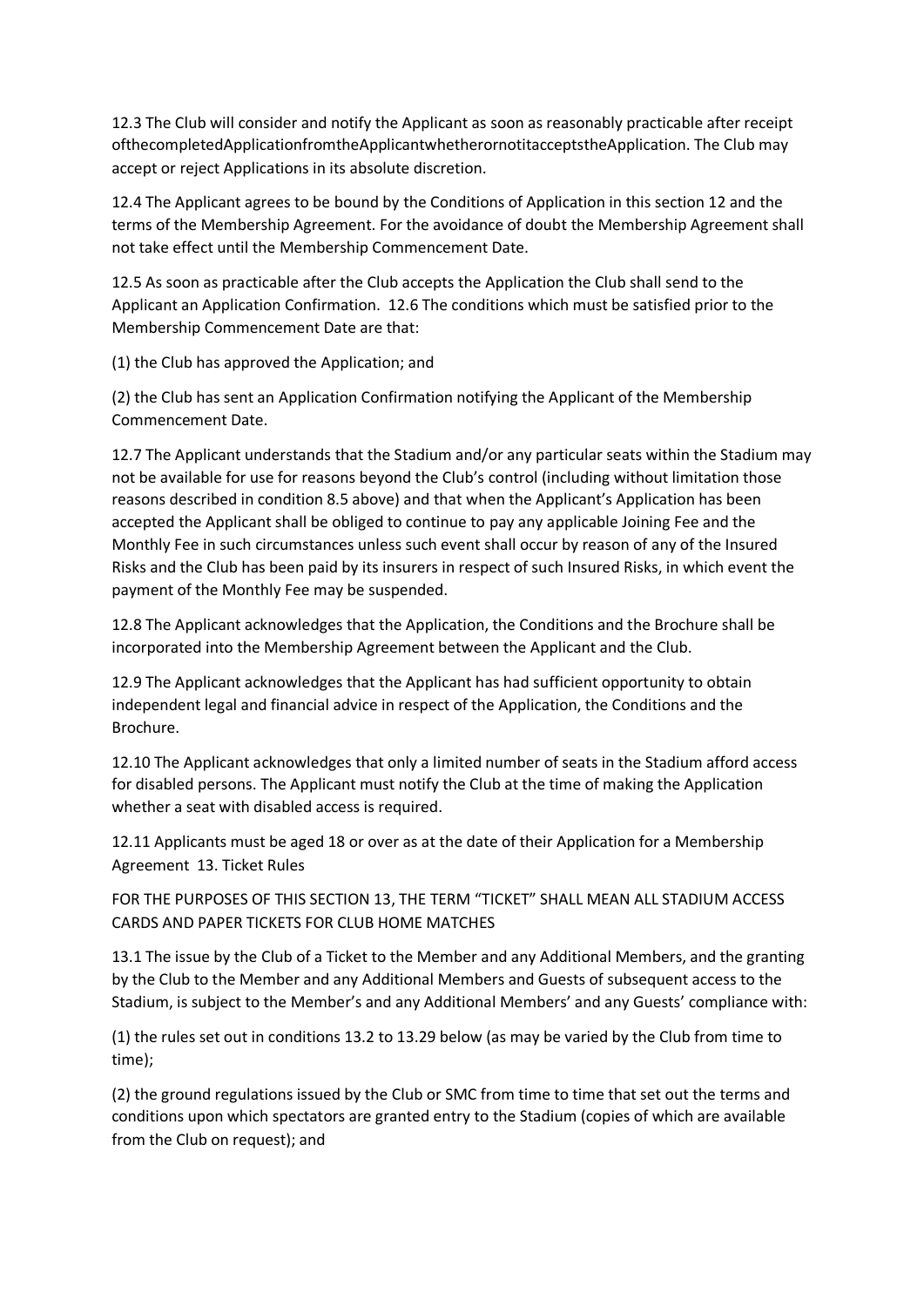(3) each of the rules and regulations from time to time of FIFA, UEFA, the Football Association, the Football Association Premier League, and the Football League,

the rules and regulations referred to in conditions 13.1(1) to 13.1(3) above together being the "Terms & Conditions of Entry".

13.2 The Member, any Additional Members and any Guests shall comply with the Terms & Conditions of Entry. The Club reserves the right to refuse admission to, and/or eject from, the Stadium any person who fails to comply with the Terms & Conditions of Entry.

13.3 Tickets are for the use of supporters of the Club only.

13.4 Subject to condition 13.5 below, the Member, any Additional Members and any Guests are not permitted to bring into (or use within) the Stadium any equipment which is capable of recording or transmitting (by digital or other means) any audio, visual or audio-visual material or any information or data in relation to any match or any aspect of it, unless they possess and exhibit the necessary Press Accreditation Pass at all times during the relevant match.

13.5 Mobile telephones are permitted within the Stadium, provided that they are used for personal and private use only.

13.6 Save for official Club merchandise and other football-related clothing worn in good faith, the Member, any Additional Members and any Guests are not permitted to bring into, use or display within the Stadium any sponsorship, promotional or marketing materials.

13.7 The Member, any Additional Members and any Guests shall not offer or distribute (either free or for sale by any person) within the Stadium any consumer article or commercial product of any nature.

13.8 Children aged under 14 attending the Stadium must be accompanied by a responsible person aged 18 or over.

13.9. The Member acknowledges, and warrants that any Additional Members and any Guests over the age of 12 is aware, that:

(1) the Club may record the Member, any Additional Members and any Guests from time to time as part of any image and/or audio-visual recording created by the Club of spectators attending a Match at the Stadium; and

(2) the Club shall own all intellectual property rights in any such images and recordings and that the Club may use such images and recordings for the purposes of the Club's legitimate commercial activities (as further explained in the Membership Data Protection Statement).

13.10 Each Ticket issued by the Club to the Member, any Additional Member or any Guest is issued for the sole use of the Member, Additional Member or Guest named on the Ticket and neither the Member nor any Additional Member or Guest shall re-sell, assign or transfer their Ticket (or the benefitofit)toanyotherpersonwithoutthepriorwrittenconsentoftheClub. For the avoidance of doubt

(and by way of example only) no Ticket may, without the Club's prior written consent, be offered as a prize in any promotion or competition or transferred, lent or sold to any third party as part of a hospitality or travel package, given to a third party who agrees to buy another good or service, or used for any other commercial purpose.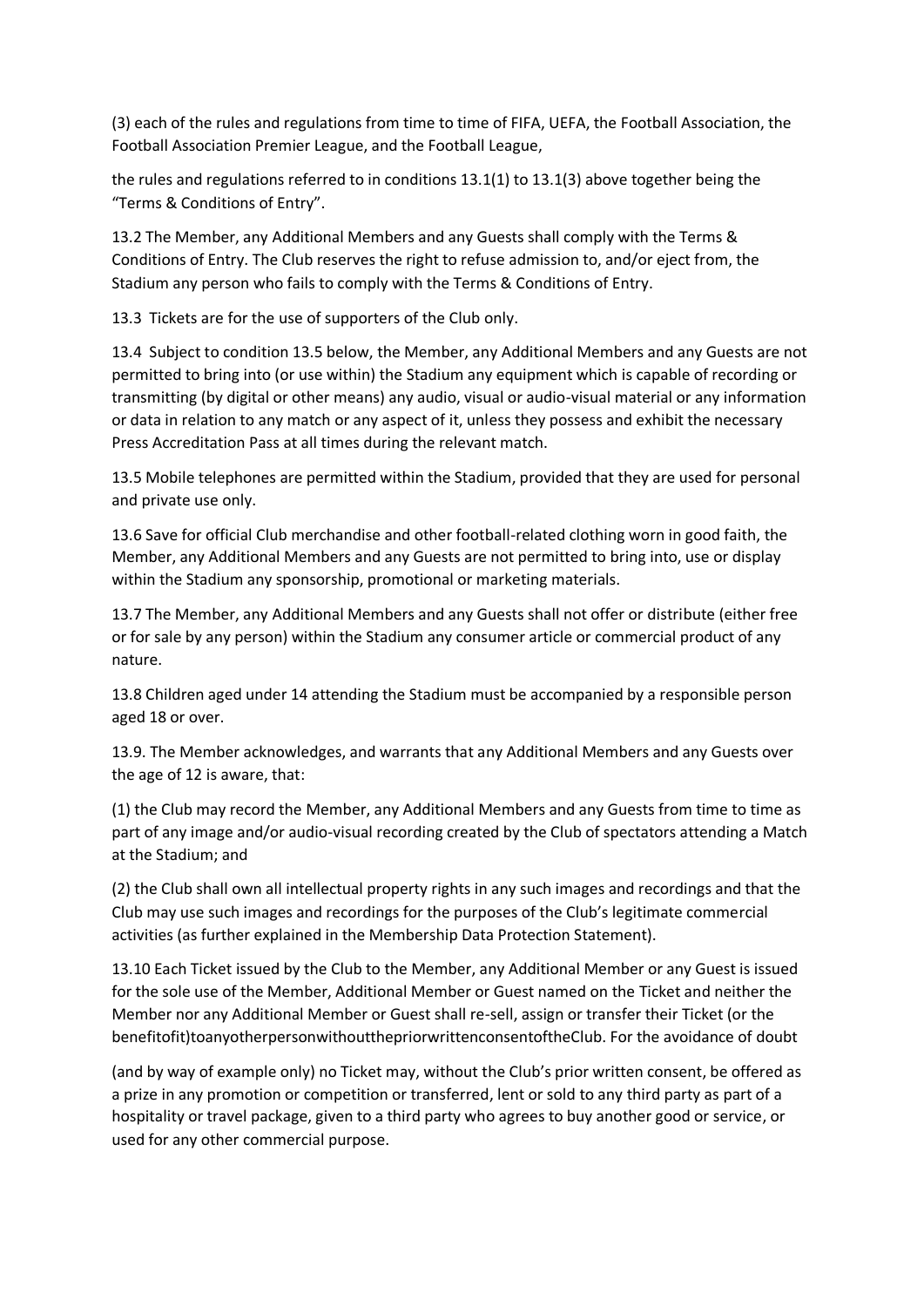13.11 The Member acknowledges and agrees, and hereby warrants that each and any Additional Member and any Guest acknowledges and agrees, that the unauthorised sale or disposal of tickets (including for the avoidance of doubt any Ticket) is a criminal offence under section 166 of the Criminal Justice and Public Order Act 1994, as amended by the Violent Crime Reduction Act 2006. The Club will inform the police when it becomes aware that any Ticket has been or is being sold illegally and will press for charges to be brought against those breaking this law.

13.12 All Tickets will remain the property of the Club at all times and each Ticket must be produced in its entirety in order to gain entry to the Stadium for the relevant match. Tickets must also be produced, together with evidence of the Member's or relevant Additional Member's or Guest's identity if requested, to any official, steward or employee of the Club or any police officer upon request. The Club reserves the right to require the immediate return of any Ticket at any time.

13.13 Any Ticket obtained or used in breach of the Terms & Conditions of Entry shall be automatically void and all rights conferred or evidenced by such Ticket shall be nullified. Misuse of any Ticket may result in the Member or relevant Additional Member or Guest named on the Ticket being refused entry to, and/or ejected from, the Stadium in respect of any particular match(es) and/or the cancellation and withdrawal of their Ticket. In the event of any cancellation and withdrawal in accordance with this condition 13.13, no refund shall be payable by the Club. The Club further reserves its right to take any legal action against any persons as it sees fit in connection with such matters.

13.14 The dates and kick-off times of all matches involving the Club are subject to revision and you should make yourself aware of any changes to fixtures by checking with the Club's official website (www.hullcitytigers.com), matchday programme and the Stadium ticket office (tel no 01482 505600).

13.15 No guarantees can be given by the Club that any particular match will take place at a particular time or on a particular date. The Club reserves the right to reschedule any match without notice to the Member, any Additional Members or any Guests without any liability to the Member, any Additional Members or any Guests whatsoever.

13.16 Except as provided in condition 13.17 below, in the event of the postponement or abandonment of a match the Club will have no liability to the Member or any Additional Members or Guests whatsoever, including but not limited to liability for any loss of enjoyment, travel costs or indirect or consequential loss or damage suffered or incurred in connection with or as a result of the relevant postponement or abandonment.

13.17 In the event that any Member or Additional Member purchases a ticket or other right to attend a match due to be played at the Stadium which is required to be purchased separately in accordance with their Membership in addition to any Monthly Fee (for example, any home match to be attended by a Guest, and any home cup match to be attended by a Member) and that match is postponed (which includes the abandonment of the match before kick-off) or abandoned after kickoff, the Club shall notify each affected Member or Additional Member of any applicable refund policy or discounts applicable to the relevant fixture or rearranged fixture, which the affected Member or Additional Member may choose to exercise. In both cases the Club will have no further

liability to the affected Member, Additional Member or Guest whatsoever, including but not limited to liability for any loss of enjoyment, travel costs or indirect or consequential loss or damage suffered or incurred in connection with or as a result of the relevant postponement or abandonment.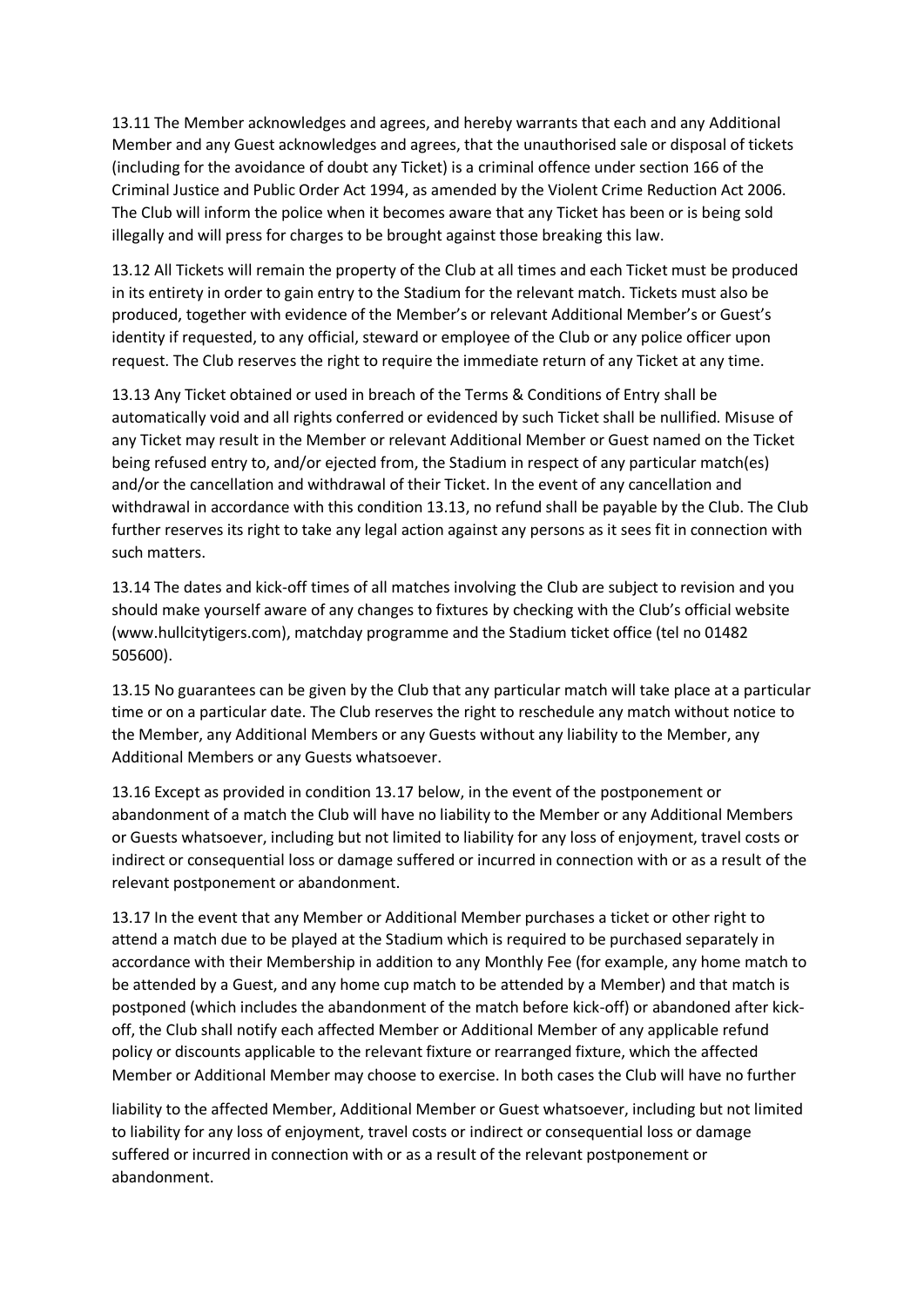13.18 In order to obtain any refund or discount offered by the Club as referred to in condition 13.17 above, the Member or Additional Member shall be required to comply with any applicable conditions of the relevant refund or discount (including but not limited to any deadlines notified by the Club for claiming any such refund or discount).

13.19 Except as provided in conditions 13.20 and 13.21 below in respect of Tickets to attend matches at the Stadium, the Club shall not be obliged to issue any replacement for a lost, stolen or destroyed Ticket.

13.20 In the event that the Member, any Additional Member or any Guest arrives at the Stadium without their Stadium Access Card or Guest ticket to attend a Match covered by their Stadium Access Card or Guest ticket, access may still be granted to the relevant Member/Additional Member/Guest for the relevant Match subject to the relevant Member/Additional Member/Guest having their Ticket details (including any applicable reference numbers) to hand and complying with the relevant procedure applicable at the Stadium at the relevant time (details of which can be obtained from the Club upon request). Please note that the Club reserves the right to impose an administration charge of £10.00 per Ticket on each occasion that this occurs. For the avoidance of doubt, the Ticket Rules set out in this section 13 also apply to anybody bearing any replacement ticket issued under any such procedure.

13.21 If any Stadium Access Card is lost or stolen then the Member, Additional Member or Guest named on the relevant Stadium Access Card or Guest ticket (as the case may be) must visit the Stadium in person to provide the Stadium ticket office with written confirmation of that fact, together with a police report number (if applicable) for any Stadium Access Card or Guest ticket alleged to have been stolen. A non-refundable administration fee of £10.00 per Ticket is payable before a new Stadium Access Card or Guest ticket is issued in such circumstances. It may not be possible to issue a replacement Stadium Access Card or Guest ticket on the day of a Match.

13.22 Without prejudice to any other rights or remedies it may have, the Club shall have the right, in the case of any serious or persistent breach of the Terms & Conditions of Entry by the Member, any Additional Member or any Guest, to cancel and withdraw any Ticket(s) issued to that Member, Additional Member or Guest. In the event of such cancellation no refund will be given by the Club. Without prejudice to the general nature of the preceding sentence, the following actions shall always constitute a serious breach of the Terms & Conditions of Entry:

(1) smoking in designated non-smoking areas; (2) persistent standing in seated areas whilst any match is in progress;

(3) unauthorised sale or transfer of any Ticket to any person; (4) deliberate misuse of any Ticket;

(5) persistent swearing during any match; (6) the throwing of any object within the Stadium without lawful authority or excuse;

(7) the chanting of anything of an indecent or racist nature;

(8) causing any loss or damage (other than reasonable wear and tear) to any part of the Stadium;

(9) committing an act of theft in the Stadium;

(10) causing a nuisance to other spectators or staff at the Stadium;

(11) the supply of any misleading or incorrect information in any application or order submitted to the Club;